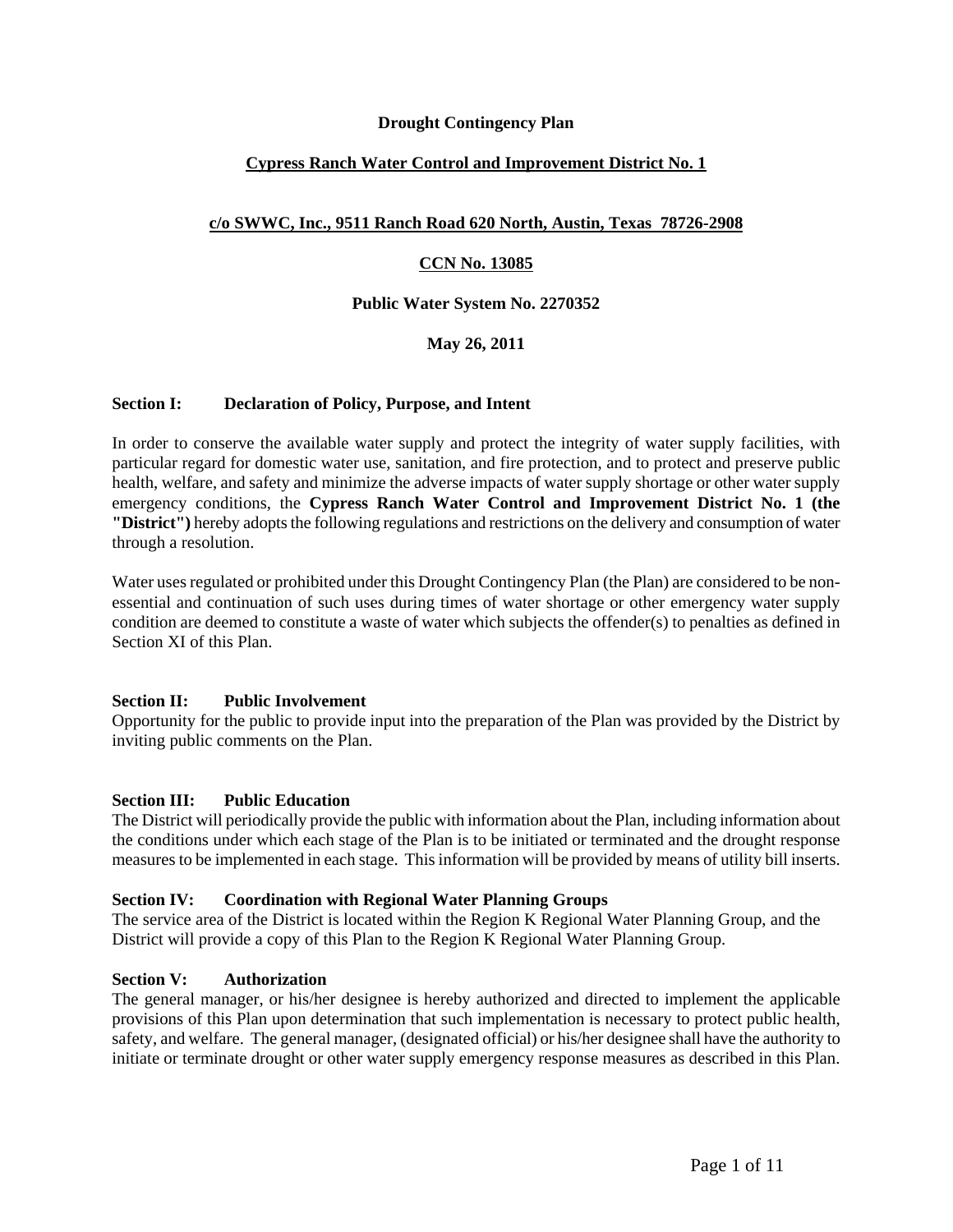## **Section VI: Application**

The provisions of this Plan shall apply to all persons, customers, and property utilizing water provided by the District (name of your water supplier).The terms "person" and "customer" as used in the Plan include individuals, corporations, partnerships, associations, and all other legal entities.

## **Section VII: Definitions**

For the purposes of this Plan**,** the following definitions shall apply:

Aesthetic water use: water use for ornamental or decorative purposes such as fountains, reflecting pools, and water gardens.

Commercial and institutional water use: water use which is integral to the operations of commercial and nonprofit establishments and governmental entities such as retail establishments, hotels and motels, restaurants, and office buildings.

Conservation: those practices, techniques, and technologies that reduce the consumption of water, reduce the loss or waste of water, improve the efficiency in the use of water or increase the recycling and reuse of water so that a supply is conserved and made available for future or alternative uses.

Customer: any person, company, or organization using water supplied by Cypress Ranch Water Control and Improvement District No. 1.

Domestic water use: water use for personal needs or for household or sanitary purposes such as drinking, bathing, heating, cooking, sanitation, or for cleaning a residence, business, industry, or institution.

Even number address: street addresses, box numbers, or rural postal route numbers ending in 0, 2, 4, 6, or 8 and locations without addresses.

Industrial water use: the use of water in processes designed to convert materials of lower value into forms having greater usability and value.

Landscape irrigation use: water used for the irrigation and maintenance of landscaped areas, whether publicly or privately owned, including residential and commercial lawns, gardens, golf courses, parks, and rights-ofway and medians.

Non-essential water use: water uses that are not essential nor required for the protection of public, health, safety, and welfare, including:

- (a) irrigation of landscape areas, including parks, athletic fields, and golf courses, except otherwise provided under this Plan;
- (b) use of water to wash any motor vehicle, motorbike, boat, trailer, airplane or other vehicle;
- (c) use of water to wash down any sidewalks, walkways, driveways, parking lots, tennis courts, or other hard-surfaced areas;
- (d) use of water to wash down buildings or structures for purposes other than immediate fire protection;
- (e) flushing gutters or permitting water to run or accumulate in any gutter or street;
- (f) use of water to fill, refill, or add to any indoor or outdoor swimming pools or Jacuzzi-type pools;
- (g) use of water in a fountain or pond for aesthetic or scenic purposes except where necessary to support aquatic life;
- (h) failure to repair a controllable leak(s) within a reasonable period after having been given notice directing the repair of such leak(s); and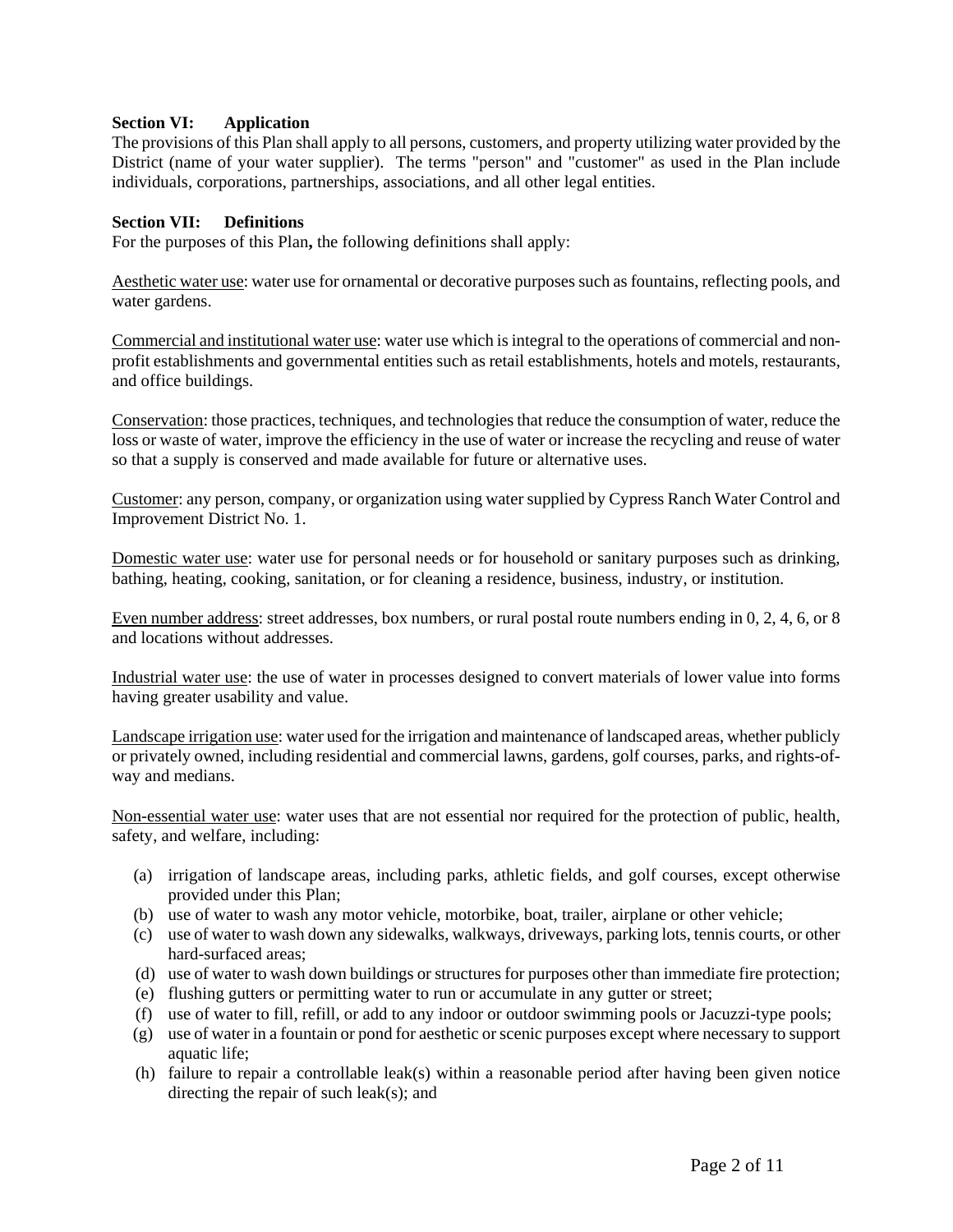(i) use of water from hydrants for construction purposes or any other purposes other than fire fighting.

Odd numbered address: street addresses, box numbers, or rural postal route numbers ending in 1, 3, 5, 7, or 9.

## **Section VIII: Criteria for Initiation and Termination of Drought Response Stages**

The general manager or his/her designee shall monitor water supply and/or demand conditions on a weekly basis and shall determine when conditions warrant initiation or termination of each stage of the Plan, that is, when the specified "triggers" are reached.

The triggering criteria described below are based on known system capacity limits.

## **Voluntary Water Use Restrictions**

### Requirements for initiation

Customers shall be requested to voluntarily conserve water and adhere to the prescribed restrictions on certain water uses, annually, from April 1 through September 30.

### Termination

Voluntary Water Use Restrictions will automatically terminate on October 1.

## **Stage 1 Triggers -- MODERATE Water Shortage Conditions**

#### Requirements for initiation

Customers shall be required to comply with the requirements and restrictions on certain non-essential water uses provided in Section IX of this Plan based on the following triggers:

Supply-Based Triggers:

- 1. 15% reduction of pumping capacity of District water wells.
- 2. The lake level of Lake Travis reaches elevation 640 ft. MSL. (applicable after surface water supply is implemented)

Demand-Based Triggers: Total daily demand at 75% of storage capacity.

Other Triggers: The General Manager and the District Engineer shall monitor the water system and other regional water supply providers and shall have authority to implement Stage 1 restrictions prior to reaching the supply or demand triggers at their discretion.

#### Requirements for termination

Stage 1 of the Plan may be rescinded when all of the conditions listed as triggering events have ceased to exist for a period of 1 week.

## **Stage 2 Triggers B SEVERE Water Shortage Conditions**

#### Requirements for initiation

Customers shall be required to comply with the requirements and restrictions on certain non-essential water uses for Stage 2 of this Plan based on the following triggers.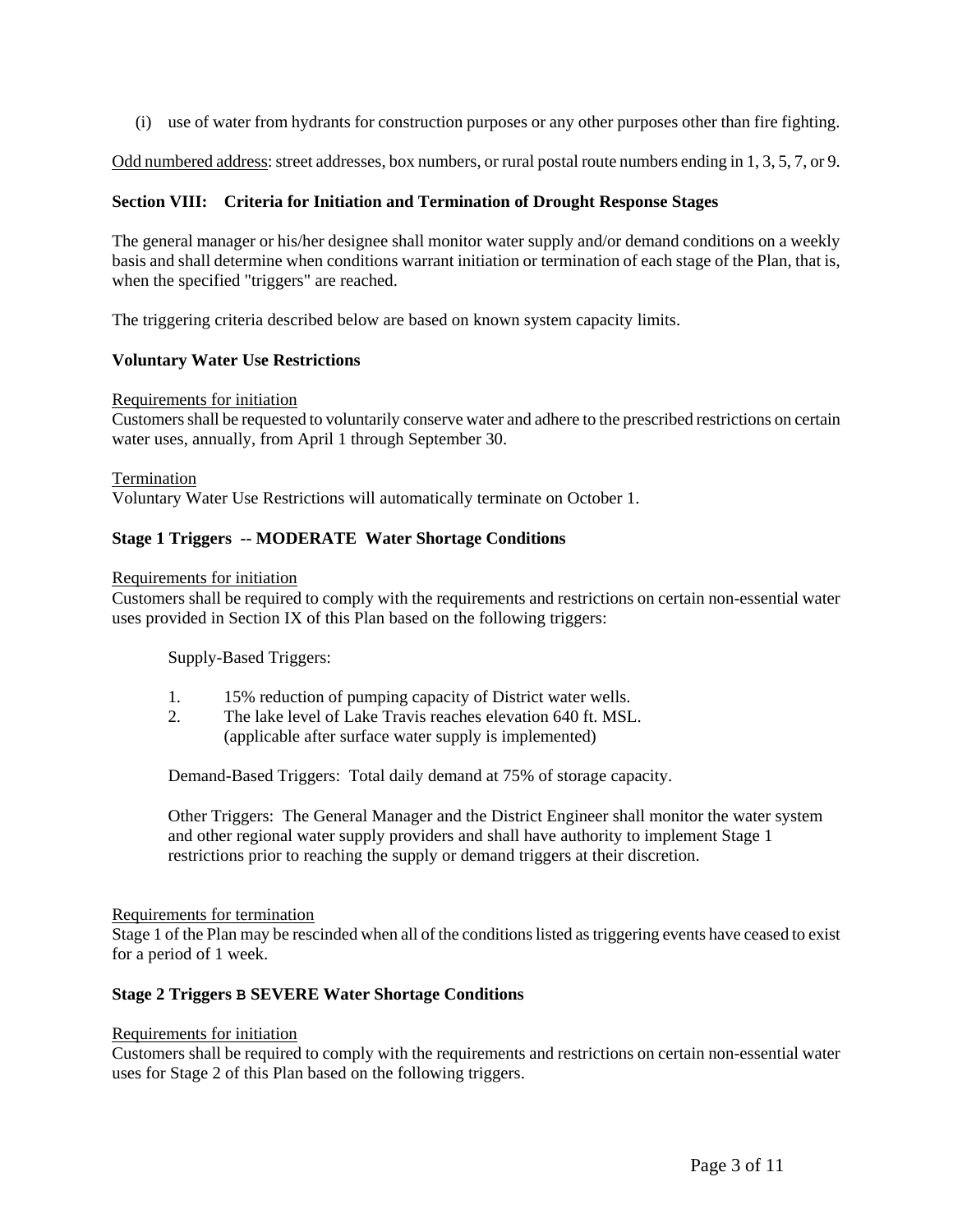Supply-Based Triggers:

- 1. 25% reduction of pumping capacity of District water wells.
- 2. The lake level of Lake Travis reaches elevation 640 ft. MSL. (applicable after surface water supply is implemented)

Demand-Based Triggers: Total daily demand at 80% of storage capacity.

Other Triggers: The General Manager and the District Engineer shall monitor the water system and other regional water supply providers and shall have authority to implement Stage 2 restrictions prior to reaching the supply or demand triggers at their discretion.

### Requirements for termination

Stage 2 of the Plan may be rescinded when all of the conditions listed as triggering events have ceased to exist for a period of 1 week. Upon termination of Stage 2, Stage 1 becomes operative.

## **Stage 3 Triggers -- CRITICAL Water Shortage Conditions**

### Requirements for initiation

Customers shall be required to comply with the requirements and restrictions on certain non-essential water uses for Stage 3 of this Plan based on the following triggers:

Supply-Based Triggers:

- 1. 30% reduction of pumping capacity of District water wells.
- 2. The lake level of Lake Travis reaches elevation 635 ft. MSL. (applicable after surface water supply is implemented)

Demand-Based Triggers: Total daily demand at 90% of storage capacity.

Other Triggers: The General Manager and the District Engineer shall monitor the water system and other regional water supply providers and shall have authority to implement Stage 3 restrictions prior to reaching the supply or demand triggers at their discretion.

## Requirements for termination

Stage 3 of the Plan may be rescinded when all of the conditions listed as triggering events have ceased to exist for a period of 1 week. Upon termination of Stage 3, Stage 2 becomes operative.

## **Stage 4 Triggers -- EMERGENCY Water Shortage Conditions**

#### Requirements for initiation

Customers shall be required to comply with the requirements and restrictions for Stage 4 of this Plan when the general manager, or his/her designee, determines that a water supply emergency exists based on:

- 1. Major water line breaks, or pump or system failures occur, which cause unprecedented loss of capability to provide water service; **or**
- 2. Natural or man-made contamination of the water supply source(s).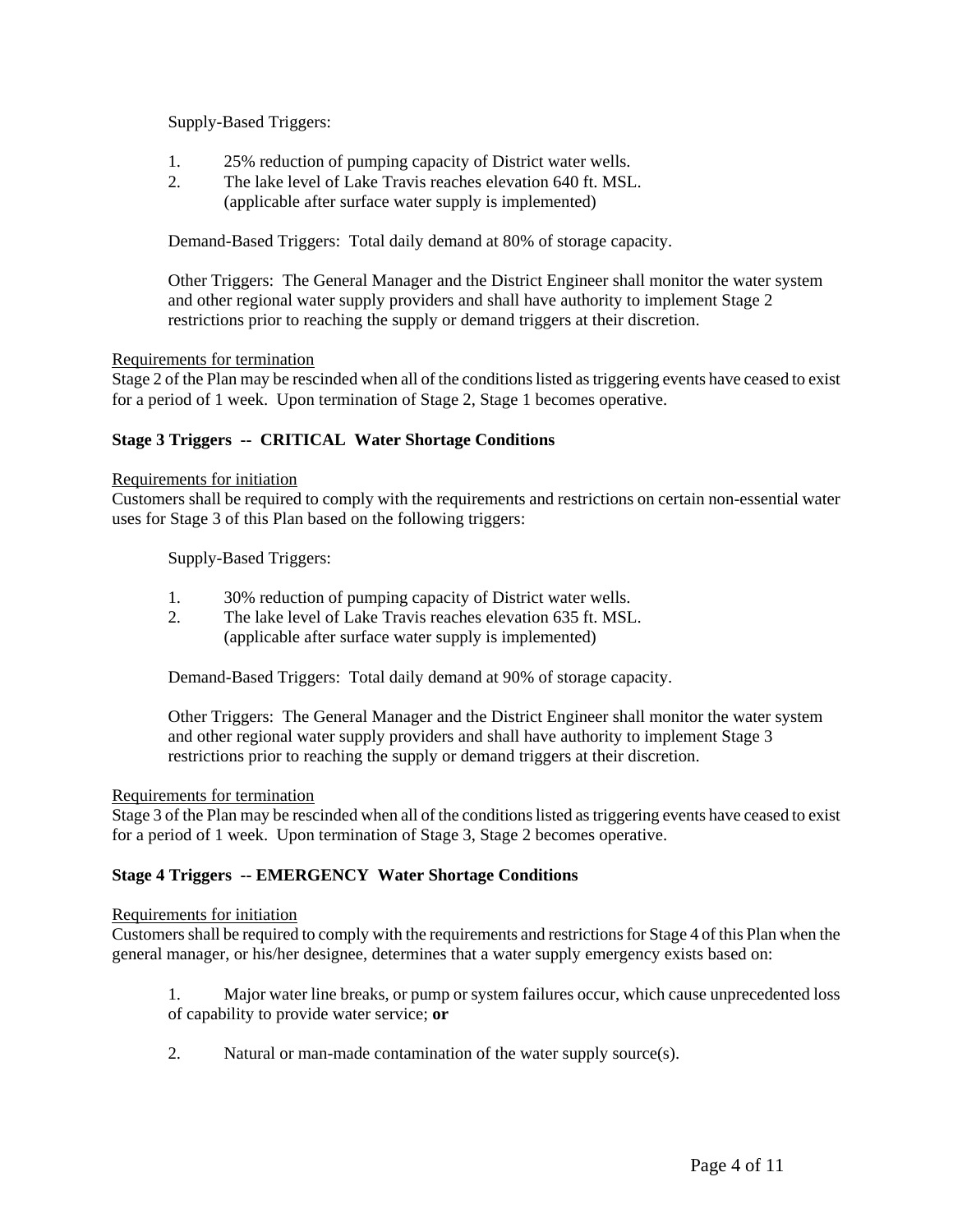### Requirements for termination

Stage 4 of the Plan may be rescinded when all of the conditions listed as triggering events have ceased to exist for a period of 3 consecutive days.

## **Stage 5 Triggers -- WATER ALLOCATION**

### Requirements for initiation

Customers shall be required to comply with the water allocation plan prescribed in Section IX of this Plan and comply with the requirements and restrictions for Stage 5 of this Plan based on the following triggers:

Supply-Based Triggers:

- 1. 40% reduction of pumping capacity of District water wells.
- 2. The lake level of Lake Travis reaches elevation 632.5 ft. MSL. (applicable after surface water supply is implemented)

Demand-Based Triggers: Total daily demand at 100% of storage capacity.

Other Triggers: The General Manager and the District Engineer shall monitor the water system and other regional water supply providers and shall have authority to implement Stage 5 restrictions prior to reaching the supply or demand triggers at their discretion.

Requirements for termination - Water allocation may be rescinded when all of the conditions listed as triggering events have ceased to exist for a period of 3 consecutive days.

## **Section IX: Drought Response Stages**

The general manager, or his/her designee, shall monitor water supply and/or demand conditions on a daily basis and, in accordance with the triggering criteria set forth in Section VIII of this Plan, shall determine that a mild, moderate, severe, critical, emergency or water shortage condition exists and shall implement the following notification procedures:

## **Notification**

Notification of the Public: The general manager or his/ her designee shall notify the public by means of: signs posted in public places within the District, and billing inserts.

## Additional Notification:

The general manager or his/ her designee shall notify directly, or cause to be notified directly, the following individuals and entities: TCEQ.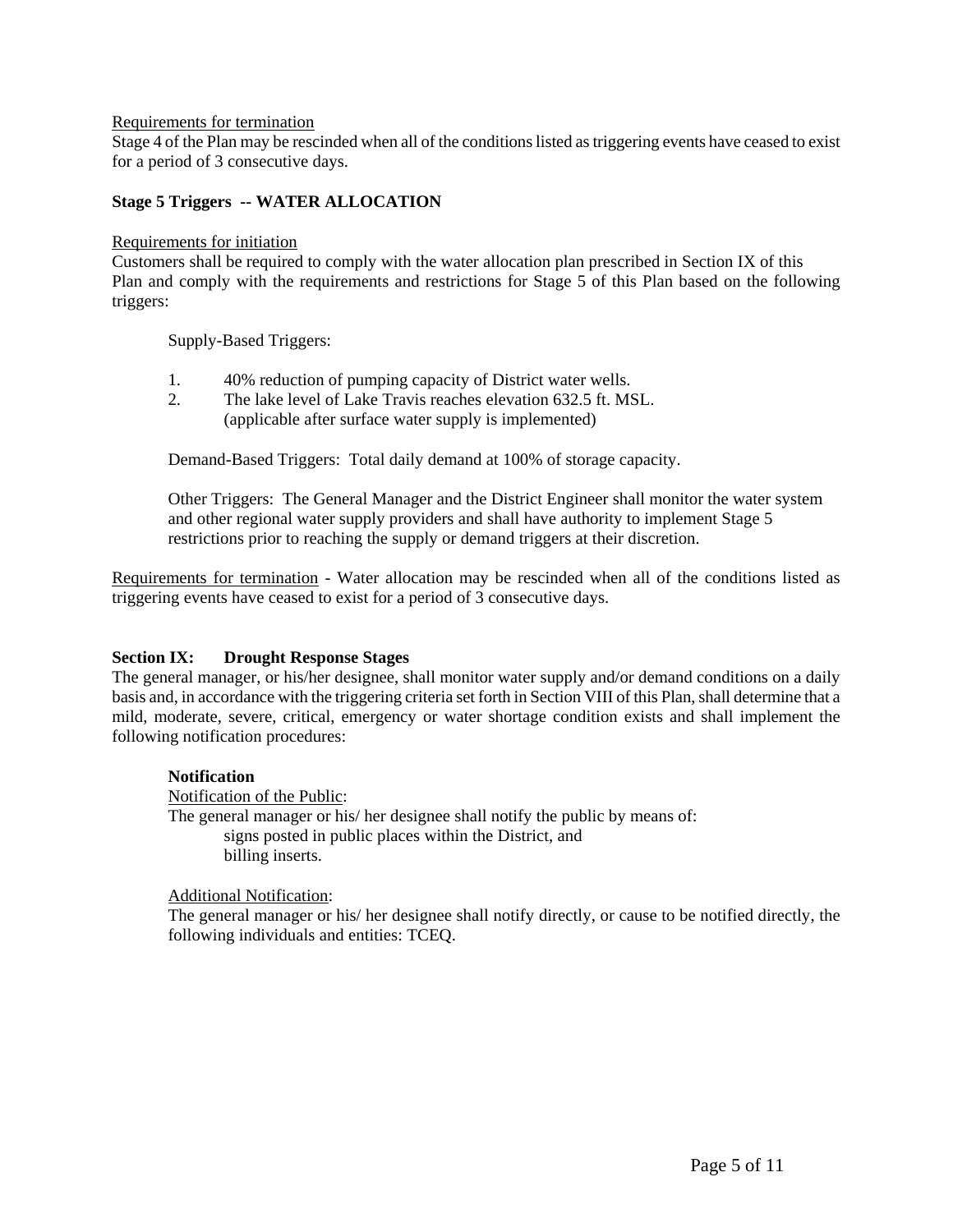### **Voluntary Water Use Restrictions**

### **Target: Achieve a voluntary 10 percent reduction in total water use.**

#### Best Management Practices for Supply Management:

Use of reclaimed water for non-potable purposes.

#### Voluntary Customer Water Use Restrictions :

- (a) Water customers are requested to voluntarily limit the irrigation of landscaped areas to Sundays and Thursdays for customers with a street address ending in an even number (0, 2, 4, 6 or 8), and Saturdays and Wednesdays for water customers with a street address ending in an odd number  $(1, 3, 5, 7)$  or 9), and to irrigate landscapes only between the hours of midnight and 10:00 a.m. and 8:00 p.m. to midnight on designated watering days.
- (b) Water customers are requested to practice water conservation and to minimize or discontinue water use for non-essential purposes.

#### **Stage 1 Response -- MODERATE Water Shortage Conditions**

### **Target: Achieve a 10 percent reduction in per capita water consumption.**

#### Best Management Practices for Supply Management:

Use of reclaimed water for non-potable purposes.

#### Water Use Restrictions for Demand Reduction:

Under threat of penalty for violation, the following water use restrictions shall apply to all persons:

- (a) Irrigation of landscaped areas with hose-end sprinklers or automatic irrigation systems shall be limited to Sundays and Thursdays for customers with a street address ending in an even number (0, 2, 4, 6 or 8), and Saturdays and Wednesdays for water customers with a street address ending in an odd number  $(1, 3, 5, 7)$  or 9), and irrigation of landscaped areas is further limited to the hours of 12:00 midnight until 10:00 a.m. and between 8:00 p.m. and 12:00 midnight on designated watering days. However, irrigation of landscaped areas is permitted at anytime if it is by means of a hand-held hose, a faucet filled bucket or watering can of five (5) gallons or less, or drip irrigation system. The general manager shall also have authority to designate alternative watering days instead of the schedule set forth in this provision.
- (b) Use of water to wash any motor vehicle, motorbike, boat, trailer, airplane or other vehicle is prohibited except on designated watering days between the hours of 12:00 midnight and 10:00 a.m. and between 8:00 p.m. and 12:00 midnight. Such washing, when allowed, shall be done with a hand-held bucket or a hand-held hose equipped with a positive shutoff nozzle for quick rises.
- (c) Use of water to fill, refill, or add to any indoor or outdoor swimming pools, wading pools, or Jacuzzi-type pools is prohibited except on designated watering days between the hours of 12:00 midnight and 10:00 a.m. and between 8 p.m. and 12:00 midnight.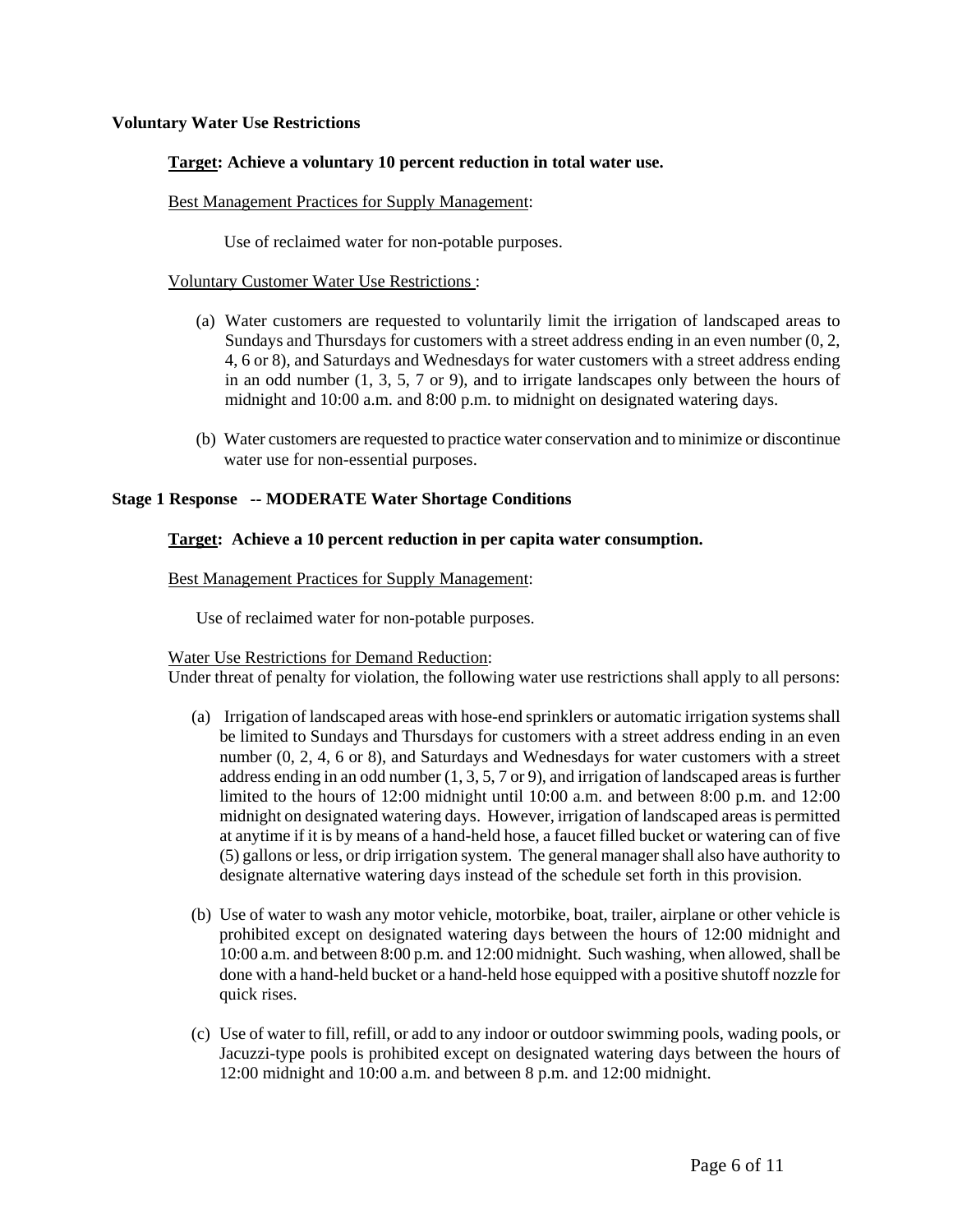- (d) Operation of any ornamental fountain or pond for aesthetic or scenic purposes is prohibited except where necessary to support aquatic life or where such fountains or ponds are equipped with a recirculation system.
- (e) Use of water from hydrants shall be limited to fire fighting, related activities, or other activities necessary to maintain public health, safety, and welfare, except that use of water from designated fire hydrants for construction purposes may be allowed under special permit from the District.
- (f) The following uses of water are defined as non-essential and are prohibited:
	- 1. wash down of any sidewalks, walkways, driveways, parking lots, tennis courts, or other hard-surfaced areas;
	- 2. use of water to wash down buildings or structures for purposes other than immediate fire protection;
	- 3. use of water for dust control;
	- 4. flushing gutters or permitting water to run or accumulate in any gutter or street; and
	- 5. failure to repair a controllable leak(s) within a reasonable period after having been given notice directing the repair of such leak(s).

New landscapes may be installed under these specific criteria:

- 1. A written variance request for new landscapes has been submitted to the General Manager, or his/her designee, and has been approved prior to installation of the landscape; and
- 2. irrigation of the new landscape follows this established schedule, identified within the new landscape variance:
	- a. for the first 10 days after installation, once per day;
	- b. for day 11 through 20 after installation, once every other day before 10:00 a.m. and after 7:00 p.m.;
	- c. for day 21 through 30 after installation, once every third day before 10:00 a.m. and after 7:00 p.m.

Note: A variance for new landscapes will be issued for installation to occur no more than 30 days from date of issuance.

# **Stage 2 Response -- SEVERE Water Shortage Conditions**

## **Target: Achieve a 20 percent reduction in per capita water consumption.**

## Best Management Practices for Supply Management:

Use of reclaimed water for non-potable purposes.

Water Use Restrictions for Demand Reduction:

All requirements of Stage 1 shall remain in effect during Stage 2 except:

(a) Irrigation of landscaped areas with hose-end sprinklers or automatic irrigation systems shall be limited to one day per week according to the watering schedule designated by the General Manager, which may be either of the following schedules: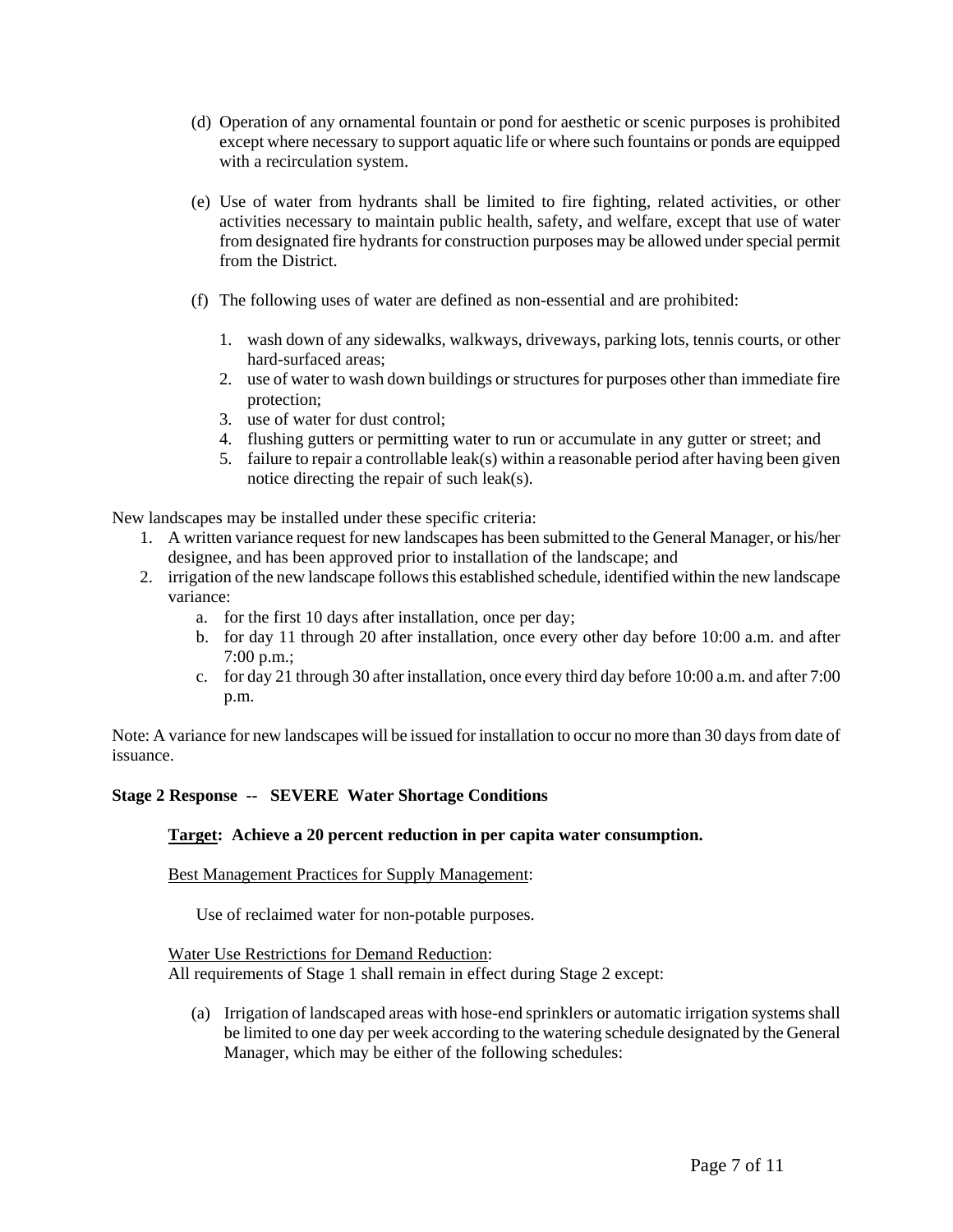| <b>Alternate Even/Odd Schedule</b>       |                              |
|------------------------------------------|------------------------------|
| <b>Last number of Street Address:</b>    | Day of the Week to Water     |
| $0, 2, 4, 6$ or $8$<br>$1, 3, 5, 7$ or 9 | Sunday only<br>Saturday only |
|                                          |                              |
| <b>Last number of Street Address:</b>    | Day of the Week to Water     |
| $0 \text{ or } 9$                        | Sunday only                  |
| $1 \text{ or } 8$                        | Monday only                  |
| $2$ or $7$                               | Tuesday only                 |
| $3$ or 6                                 | Thursday only                |
|                                          |                              |

The general manager shall also have authority to designate alternative watering days instead of the schedules set forth above.

Irrigation of landscaped areas is further limited to the hours of 12:00 midnight until 10:00 a.m. and between 8:00 p.m. and 12:00 midnight on designated watering days. However, irrigation of landscaped areas is permitted at anytime if it is by means of a hand-held hose, a faucet filled bucket or watering can of five (5) gallons or less, or drip irrigation system.

## **Stage 3 Response -- CRITICAL Water Shortage Conditions**

## **Target: Achieve a 30 percent reduction in per capita water consumption.**

### Best Management Practices for Supply Management:

Use of reclaimed water for non-potable purposes.

Water Use Restrictions for Reducing Demand: All requirements of Stage 2 and 3 shall remain in effect during Stage 4 except:

- (a) Irrigation of landscaped areas shall be limited to designated watering days between the hours of 6:00 a.m. and 10:00 a.m. and between 8:00 p.m. and 12:00 midnight and shall be by means of hand-held hoses, hand-held buckets, or drip irrigation only. The use of hose-end sprinklers or permanently installed automatic sprinkler systems are prohibited at all times.
- (b) Use of water to wash any motor vehicle, motorbike, boat, trailer, airplane or other vehicle not in the immediate interest of public health, safety, and welfare is prohibited.
- (c) The filling, refilling, or adding of water to swimming pools, wading pools, and Jacuzzi-type pools is prohibited.
- (d) Operation of any ornamental fountain or pond for aesthetic or scenic purposes is prohibited except where necessary to support aquatic life or where such fountains or ponds are equipped with a recirculation system.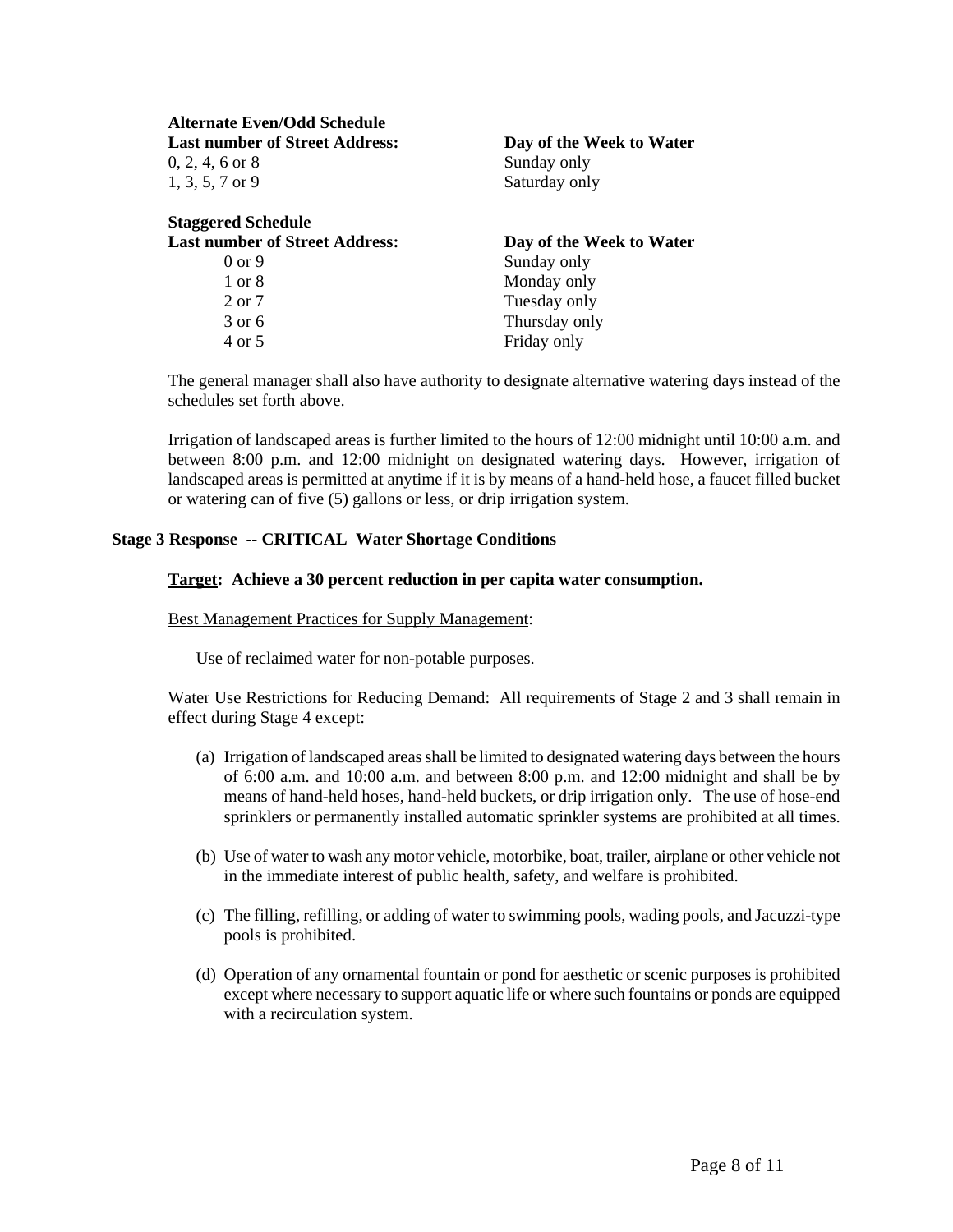### **Stage 4 Response -- EMERGENCY Water Shortage Conditions**

## **Target: Achieve a 50 percent reduction in daily water demand.** Best Management Practices for Supply Management:

Use of reclaimed water for non-potable purposes.

Water Use Restrictions for Reducing Demand. All requirements of Stage 1, 2, and 3 shall remain in effect during Stage 4 except:

- (a) Irrigation of landscaped areas is absolutely prohibited.
- (b) Use of water to wash any motor vehicle, motorbike, boat, trailer, airplane or other vehicle is absolutely prohibited.

## **Stage 5 Response -- WATER ALLOCATION**

All requirements of Stage 1, 2, 3 and 4 shall remain in effect during Stage 5. In the event that water shortage conditions threaten public health, safety, and welfare, the general manager is hereby authorized to allocate water according to the following water allocation plan:

#### **Single-Family Residential Customers**

The allocation to residential water customers residing in a single-family dwelling shall be as follows:

| <b>Persons per Household</b> | <b>Gallons per Month</b> |
|------------------------------|--------------------------|
| Up to $4$                    | 7,000                    |
| 5 or 6                       | 8,000                    |
| 7 or 8                       | 9,000                    |
| 9 or 10                      | 10,000                   |
| 11 or more                   | 12,000                   |

"Household" means the residential premises served by the customer's meter. "Persons per household" include only those persons currently physically residing at the premises and expected to reside there for the entire billing period. It shall be assumed that a particular customer's household is comprised of four (4) persons unless the customer notifies the District of a greater number of persons per household.

Residential water customers shall pay the following surcharges:

\$2.00 for the first 1,000 gallons over allocation. \$3.00 for the second 1,000 gallons over allocation. \$4.00 for the third 1,000 gallons over allocation. \$5.00 for each additional 1,000 gallons over allocation.

Surcharges shall be cumulative and surcharges shall apply in addition to normal water use charges.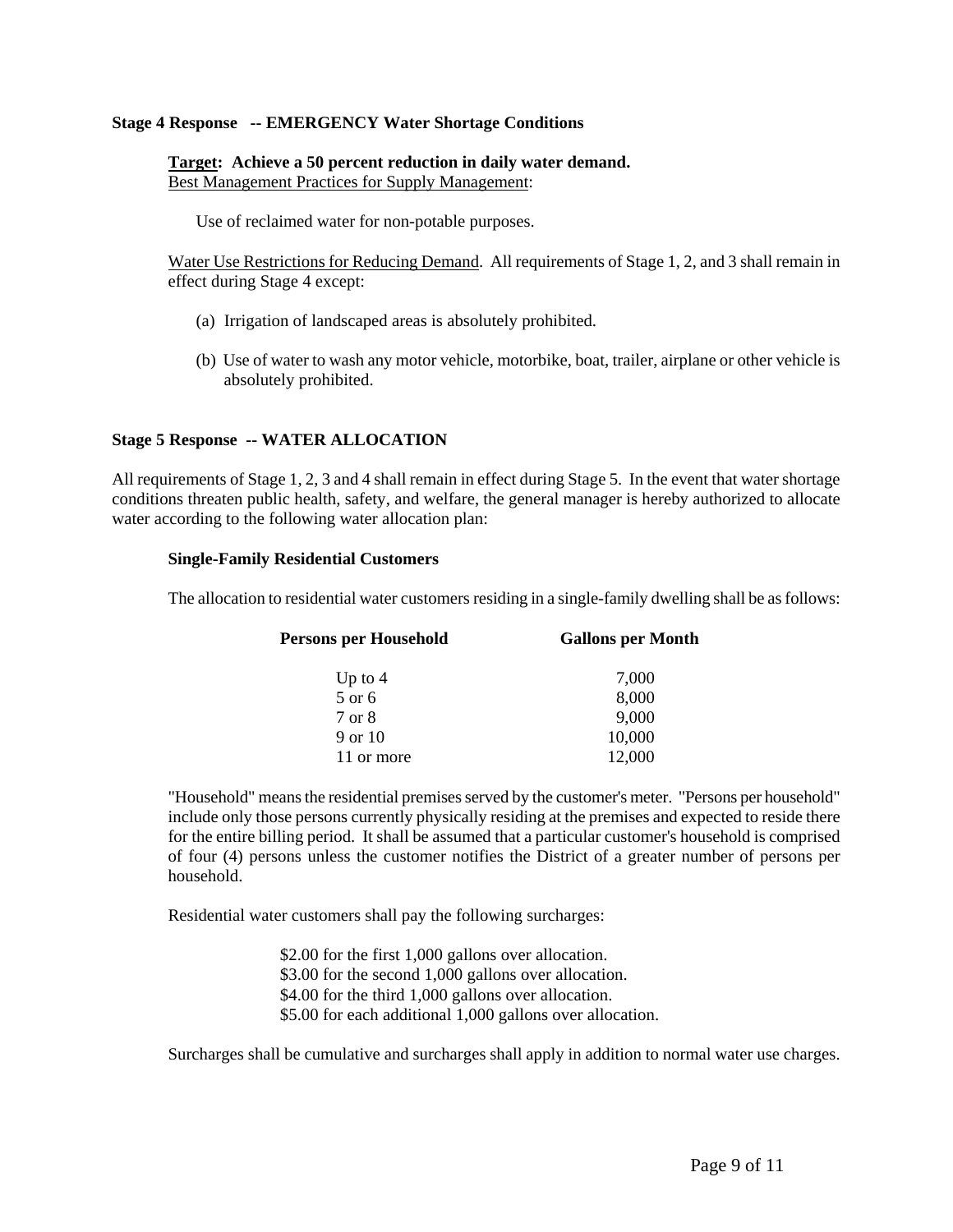## **Commercial and Governmental Customers**

A monthly water allocation shall be established by the general manager, or his/her designee, for each nonresidential commercial and governmental customer. The non-residential customer's allocation shall be approximately 75% percent of the customer's usage for corresponding month's billing period for the previous 12 months. The general manager shall give his/her best effort to see that notice of each non-residential customer's allocation is mailed to such customer. If, however, a customer does not receive such notice, it shall be the customer's responsibility to contact the District to determine the allocation. Nonresidential commercial customers shall pay the following surcharges:

\$2.00 per thousand gallons for the first 1,000 gallons over allocation.

\$3.00 per thousand gallons for the second 1,000 gallons over allocation.

\$4.00 per thousand gallons for the third 1,000 gallons over allocation.

\$5.00 per thousand gallons for each additional 1,000 gallons over allocation.

Surcharges shall be cumulative and surcharges shall apply in addition to normal water use charges.

## **Section X: Enforcement**

(a) No person shall knowingly or intentionally allow the use of water from the District for residential, commercial, industrial, agricultural, governmental, or any other purpose in a manner contrary to any provision of this Plan, or in an amount in excess of that permitted by the drought response stage in effect at the time pursuant to action taken by general manager, or his/her designee, in accordance with provisions of this Plan.

(b) Any person who violates any provision of this Plan shall be subject to penalties as follows:

First violation: The customer will be notified by written notice of their specific violation.

Subsequent Violations:

If a person commits two or more distinct violations of this Plan within a six-month period, the District may install a flow restricting device in the line to limit the amount of water which will pass through the meter in a 24-hour period. The District may charge the customer for the actual cost of installing and removing the flow restricting device.

Any person who commits three or more distinct violations of this Plan within a six-month period, shall be subject to a civil penalty of \$200 per offense. Each day that one or more of the provisions in this Plan is violated can constitute a separate offense. Additionally, if a person commits three or more distinct violations of this Plan within a six-month period, the General Manager shall, upon due notice to the customer, be authorized to discontinue water service to the premises where such violations occur. Services discontinued under such circumstances shall be restored only upon payment of the District's reconnection fee and any other costs incurred by the District in discontinuing service. In addition, suitable assurance must be given to the General Manager that the same action shall not be repeated while the Plan is in effect.

(c) Any person, including a person classified as a water customer of the District, in apparent control of the property where a violation occurs or originates shall be presumed to be the violator, and proof that the violation occurred on the person's property shall constitute a rebuttable presumption that the person in apparent control of the property committed the violation, but any such person shall have the right to show that